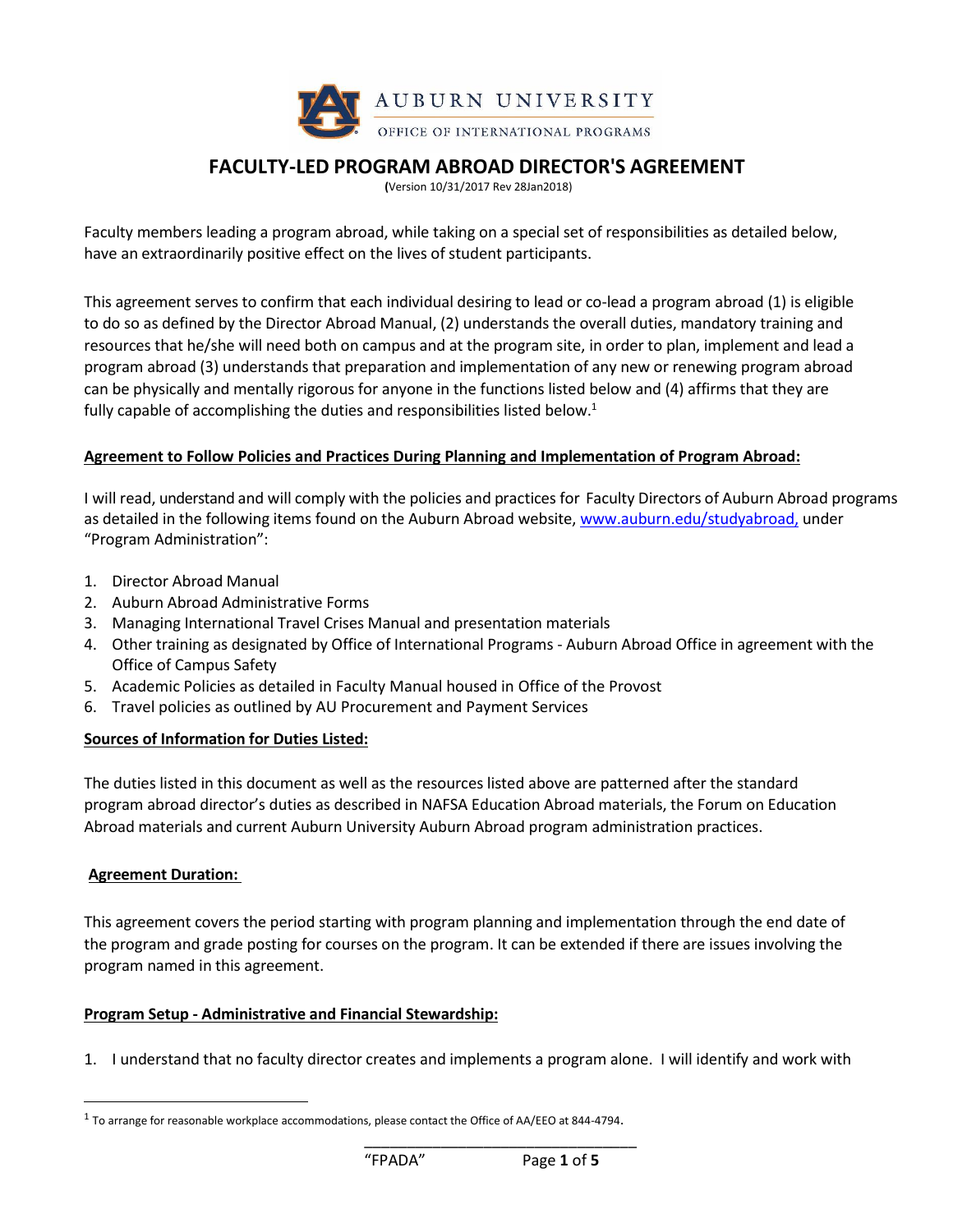the chair and staff of the department sponsoring the program and the Auburn Abroad College Liaison to set up the financial, administrative, course set-up, recruiting and student preparation aspects of the program abroad that I will be leading.

- 2. I accept the administrative and financial stewardship of the program which includes:
	- a. Working with departmental and university administrative staff to complete the duties required to set up and implement the program abroad. Including but not limited to:
		- i. Identifying program location and conducting site visit (see need for and protocol for site visits in Director Abroad Manual).
		- ii. Identifying vendors, getting vendor agreements and required PPS documents from the vendor, obtaining appropriate approval on these agreements, and providing these documents to appropriate departmental staff for paying invoices.
		- iii. Setting up FOAP accounts for financial transactions.
		- iv. Working with departmental staff and Auburn Abroad College Liaison to develop detailed budget prior to determining student program fee.
		- v. Providing timely and complete information to allow departmental staff to bill students and pay vendor invoices and other transactions such as insurance charges. Billing only "accepted" students.
		- vi. Accounting for my expenses and/or advances in accordance with university policies.
	- b. Working with the Auburn Abroad College Liaison to review all duties. Additional information on these duties can be found in the Director Abroad Manual. Other duties may be designated in writing by the department chair of the department sponsoring the program abroad.

## **Program Marketing and Student Participant Preparation:**

- 1. I understand it is my responsibility to advertise and recruit students for the program which includes:
	- a. Providing complete and accurate planning documents and program information on a timely basis to the Auburn Abroad College Liaison so that Auburn Abroad can create an online brochure and activate the online application.
	- b. Providing students with enough program information such as location, housing, costs, courses, etc. in order for students to make an informed decision.
	- c. Marketing the program through class presentations, conducting information sessions, utilizing social media, meeting with students and participating in Auburn Abroad Study Abroad fairs and other marketing activities.
	- d. Responding to student's and parent's questions and/or concerns regarding the program.
- 2. I understand that it is my responsibility to accept students into the program. This includes:
	- a. Accepting enough students to meet the minimum student participation requirements as determined by the program abroad budget Note: The Department sponsoring the program can adjust the minimum to fit their goals.
	- b. Working with my department to ensure that the program abroad has enough faculty on-site for the number of accepted students. The general guideline is one faculty member for every 15-20 students.
	- c. Informing accepted students in writing that they have been accepted into the program, listing costs, updated program information and dates for program specific information sessions, payment dates, etc.
- 3. I understand that it is my responsibility to conduct the following sessions for accepted students:
	- a. Program and site-specific information sessions addressing updated information regarding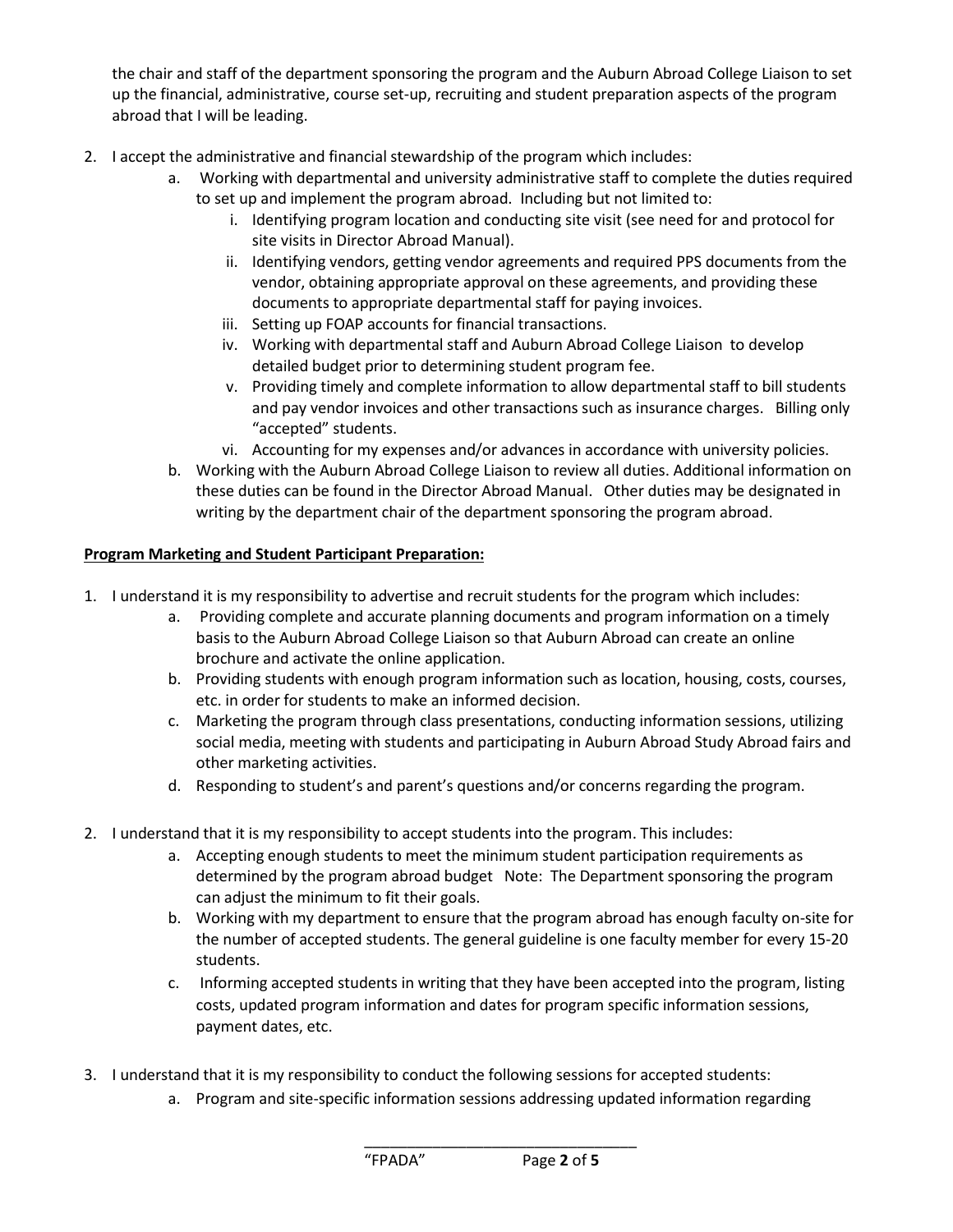itineraries, logistics, and academic and behavioral expectations.

- b. Program-and site-specific emergency preparedness pre-departure session(s) before departing Auburn. This will be in addition to the Mandatory Health and Safety Predeparture sessions that Auburn Abroad staff provide for students.
- 4. I will only accept student participation changes (i.e. students who have been accepted into the program and want to drop courses or who want to withdraw from the program) in writing (emails acceptable) from students and I will report these changes in a timely fashion to the Auburn Abroad College Liaison .

## **Academic Course Identification, Set up, Implementation and Grading:**

- 1. I understand that I am responsible for working with my department to handle the academic components of the program. This includes but is not limited to identifying, in writing:
	- a. The courses that will be taught on the program.
	- b. The names of faculty who will be the "faculty of record" where course sections are to be set up.
- 2. I understand I am responsible for working with the Auburn Abroad College Liaison to set course sections up in a timely fashion. The liaison, in turn, is responsible for informing you, as program director, of any problems in setting up courses sections.
- 3. I understand I am responsible for insuring that the course requirements are completed for each course as part of the program abroad and that students are informed, on a timely basis, of any work required by students outside of the program abroad dates, as well as work due on the program.
- 4. I understand I am responsible for reporting and posting course information and accompanying grades accurately and in a timely fashion.

# **Emergency Preparation Prior to Departure Date:**

- 1. I will complete the faculty international emergency training, reading/understanding materials and completing forms, as indicated by Auburn Abroad Staff in connection with Office of Campus Safety. This training covers faculty liability, responsibilities for a variety of emergency situations, Title IX, Clery and resources at AU and elsewhere who will need to be contacted in cases of emergencies.
- 2. I will use this training as a guide for developing on-site emergency protocols.
- 3. I will also work with this program's other faculty members who are designated as leaders, directors, coleaders, and co-directors to ensure that they complete emergency training and attend predeparture sessions.
- 4. I will provide the Auburn Abroad College Liaison with the following in writing:
	- a. Final program itinerary.
	- b. Date that I, any co-leaders and any graduate assistants responsible for oversight of students, will be on-site on the program.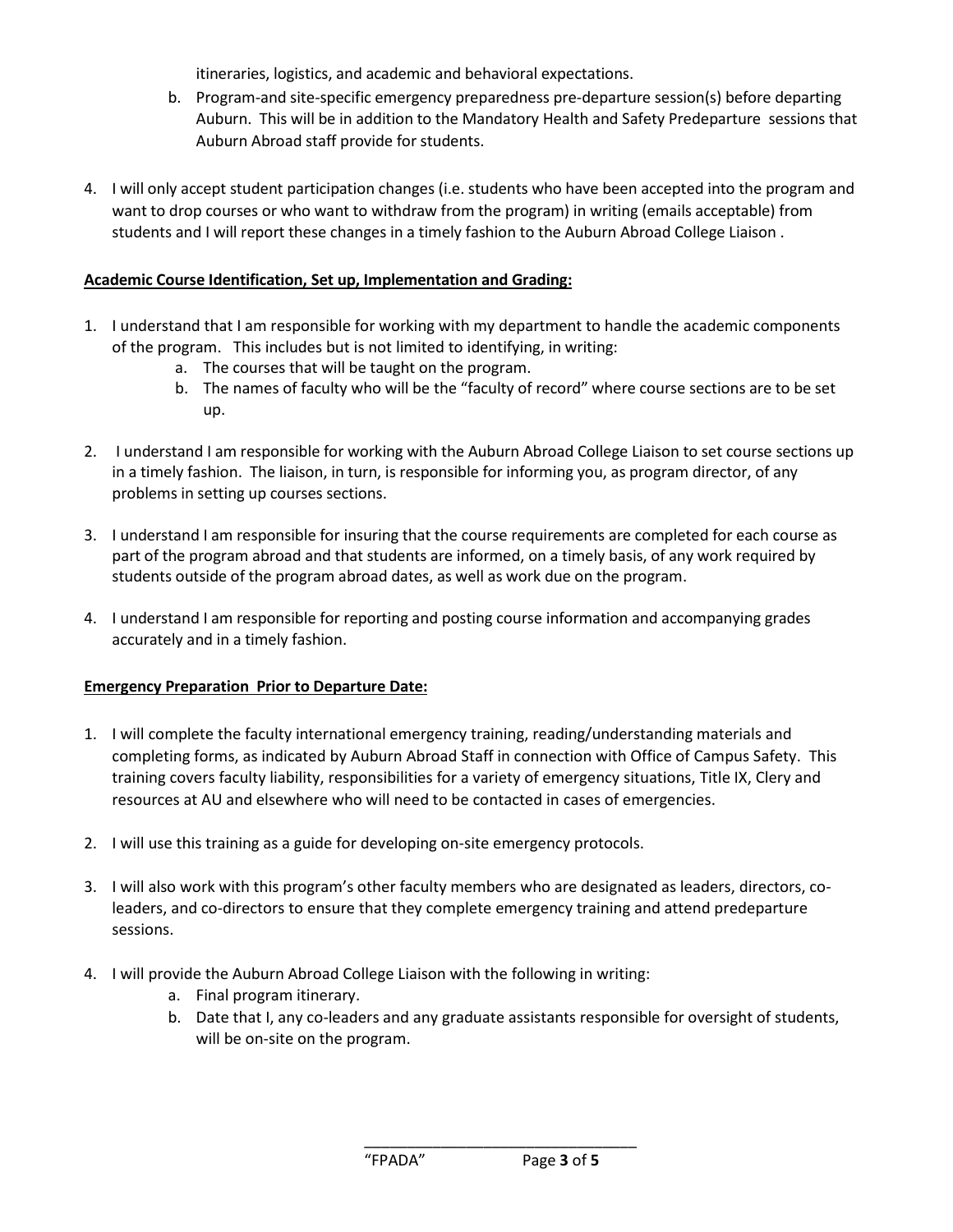- 5. If graduate students are expected to supervise students on the program abroad, it is my responsibility to ensure that they complete the same emergency training that leaders and co-leaders complete and attend predeparture sessions.
- 6. I will conduct a site-specific orientation prior to departure to review program and on-site emergency protocols, and academic and behavior expectations, as well as other topics as needed, and also remind students to attend the mandatory Pre-departure Health and Safety Abroad Session conducted by the Auburn Abroad staff.

# **On-Site Program Administration and Handling on-site Behavior Issues and Emergencies:**

- 1. I will conduct an on-site orientation shortly after arrival at program destination(s) to address local logistics and emergency protocols, reconfirm academic and behavior expectations, and discuss how to handle health and well-being issues, as well as the location of resources and the protocol for accessing these resources.
- 2. I will require that students report travel logistics and contact information for any trips away from the program site during the program dates.
- 3. I understand that as the faculty director on-site I am responsible for the supervision and direction of student participants in the academic, intercultural and behavior expectations of the program. This includes direct in-person supervision of students on mandatory excursions during the program.
- 4. I understand I have primary responsibility, along with other directors/ leaders, for supervising and monitoring the welfare of student participants. I also understand I have primary responsibility for supervising and monitoring their conformance to Auburn University policy and other applicable policies, rules, regulations and standards of conduct.
- 5. As part of this supervisory role, I and other directors on the program will plan frequent times during the program for sessions with students so that they can process their intercultural experiences.
- 6. I understand I am responsible for responding to health and safety problems that arise during the program, whether emergency or routine in nature and utilizing the AU International Travel Emergency Insurance Plan's 24/7 call center, their case managers and Auburn University resources as indicated in the Managing International Travel Crises materials.
- 7. I understand that I am also responsible for locating all students in the event of an individual or group emergency during the program.
- 8. I agree to contact Auburn Abroad Office and my department chair in a timely manner regarding student behavioral problems, serious health issues and accidents, Title IX , Clery incidents, group incidents, logistical problems, and problems with my own health and well-being, etc., so that these offices/departments may work with other Auburn University administrators and staff as well as the AU International Travel Emergency Plan centers and case managers / others to assist me in efforts to maintain the health and welfare of the individual participants and group, and to minimize liability for the faculty leaders, co-leaders and assistants on the program and Auburn University.
- 9. Special note on contacting parents in connection with emergencies abroad: I will provide the Auburn Abroad